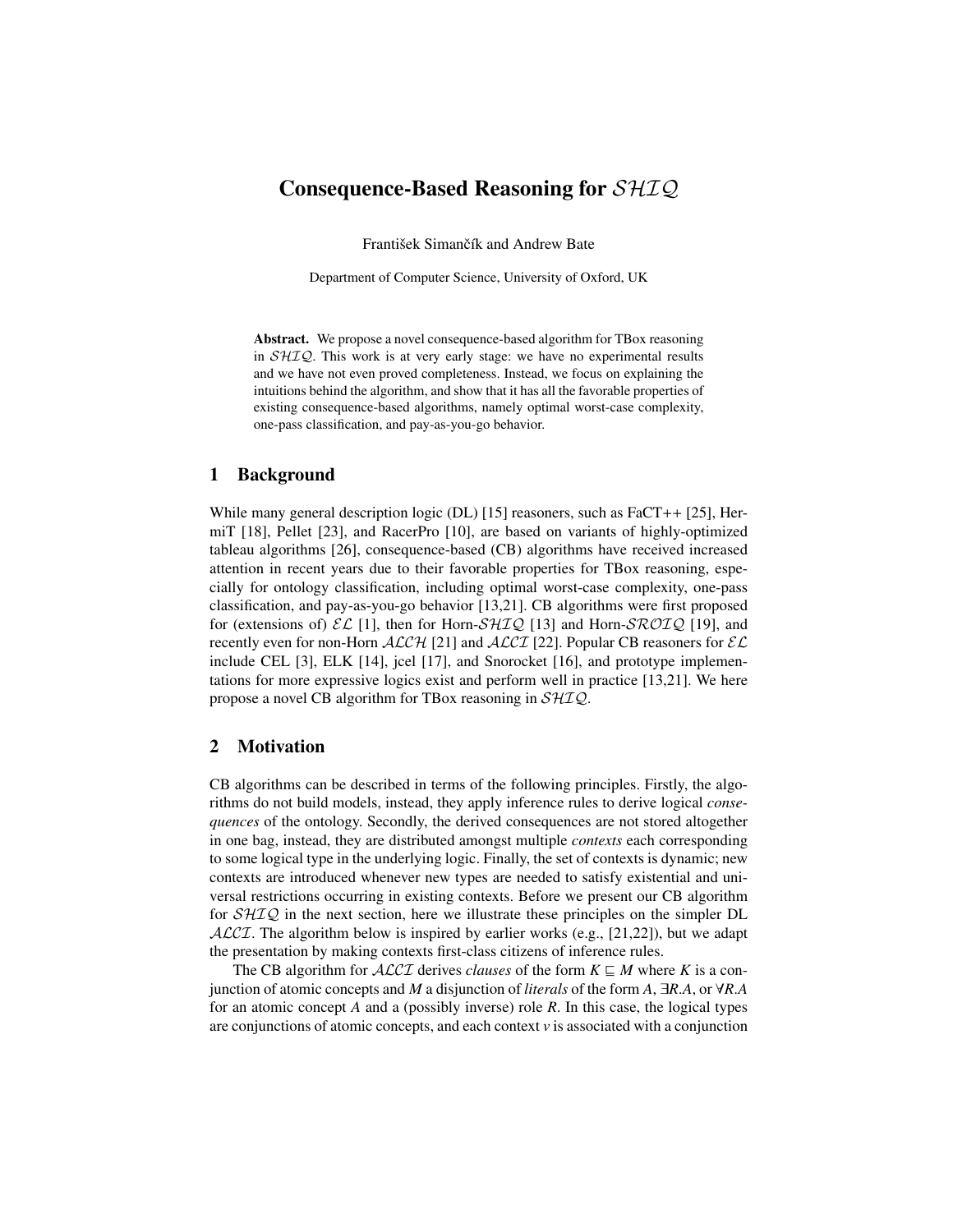core*<sup>v</sup>* of atomic concepts called the *core* of *v*. The set of clauses stored in context *v* is denoted  $S_v$ ; the algorithm maintains that  $K = \text{core}_v$  for each clause  $K \subseteq M \in S_v$ .<sup>1</sup>

The algorithm takes on input a normalized ontology  $O$  that only contains clauses, and, for classification, it starts with one context  $v_A$  with core<sub> $v_A$ </sub> = *A* for each atomic concept  $A$  occurring in  $O$ . Then, the algorithm applies four inference rules which we here call Core, Hyper, Succ, and Pred. The Core rule simply initializes each set  $S_\nu$ with the tautological clauses core<sub>v</sub>  $\subseteq$  *A* for each *A*  $\in$  core<sub>v</sub>. The Hyper rule applies hyperresolution [\[20,](#page-12-7)[4\]](#page-11-8) within a single context as follows:

$$
\mathsf{Hyper}:\frac{\{\mathsf{core}_{v}\sqsubseteq M_{i}\sqcup A_{i}\in \mathcal{S}_{v}\}_{i=1}^{n}}{\mathsf{core}_{v}\sqsubseteq \bigsqcup_{i=1}^{n} M_{i}\sqcup M\in \mathcal{S}_{v}}.
$$

Thus, the rule takes *n* premises from the same context *v*, resolves them with a clause from the ontology, and puts the conclusion back into *v*. The Succ rule introduces a new "successor" context *u*, if needed, for each type induced by one existential and any number of universal restrictions in a "predecessor" context *v* as follows:

$$
\text{Succ}: \frac{\text{core}_v \sqsubseteq M_0 \sqcup \exists R.A \in \mathcal{S}_v \qquad \{\text{core}_v \sqsubseteq M_i \sqcup \forall R.B_i \in \mathcal{S}_v\}_{i=1}^n}{\text{ensure there is a context } u \text{ with core}_u = A \sqcap \bigcap_{i=1}^n B_i}.
$$

Observe that the rule can reuse any existing context  $u$  with an identical core. For any such pair  $\langle v, u \rangle$  of contexts, the Pred rule then resolves the clauses in *v* with each relevant conclusion in *u* as follows (note the similarity to the Hyper rule):

$$
\text{Core}_{\nu} \sqsubseteq M_0 \sqcup \exists R.A \in \mathcal{S}_{\nu} \\
\text{Pred}: \frac{\{\text{core}_{\nu} \sqsubseteq M_i \sqcup \forall R.B_i \in \mathcal{S}_{\nu}\}_{i=1}^n}{\text{core}_{\nu} \sqsubseteq \bigsqcup_{i=0}^n M_i \sqcup \bigsqcup_{j=1}^m C_j \in \mathcal{S}_{\nu}}.
$$

The algorithm is complete in the sense that, for each context  $\nu$  and each disjunction of atomic concepts *M*, if  $\mathcal{O} \models \text{core}_{\nu} \sqsubseteq M$ , then the algorithm will eventually derive core<sub>*v*</sub>  $\subseteq$  *M'*  $\in$  *S<sub>v</sub>* for at least one *M'*  $\subseteq$  *M*. Note that the latter clause entails the former; we say that the latter clause is a *strengthening* of the former. Furthermore, the algorithm terminates in exponential time: it needs to introduce at most exponentially many contexts (one per conjunction), and in each context it can derive at most exponentially many clauses. This is worst-case optimal since reasoning in  $ALCI$  is  $ExPTIME$ -complete [\[24\]](#page-12-8).

It is interesting to compare the CB algorithm to tableau- and resolution-based approaches. Similarly to tableau algorithms, the CB algorithm introduces new contexts in a top-down manner as new logical types are discovered. However, unlike tableau algorithms, the CB algorithm can freely reuse an existing context with an identical core, and therefore terminates naturally without need of blocking [\[11,](#page-11-9)[7\]](#page-11-10) or caching [\[6](#page-11-11)[,9](#page-11-12)[,8\]](#page-11-13). Similarly to resolution-based approaches [\[5](#page-11-14)[,12\]](#page-11-15), the CB algorithm applies inference rules to derive new consequences in a bottom-up manner. Unlike resolution, the CB algorithm avoids consequences about irrelevant types. For example, in  $\mathcal{EL}$ , where due to lack of universal restrictions the core of each context is just a single atomic concept,

<sup>&</sup>lt;sup>1</sup> For this reason, some presentations of CB algorithms identify contexts with antecedents of clauses. We will relax this invariant in our algorithm and allow overloading of contexts.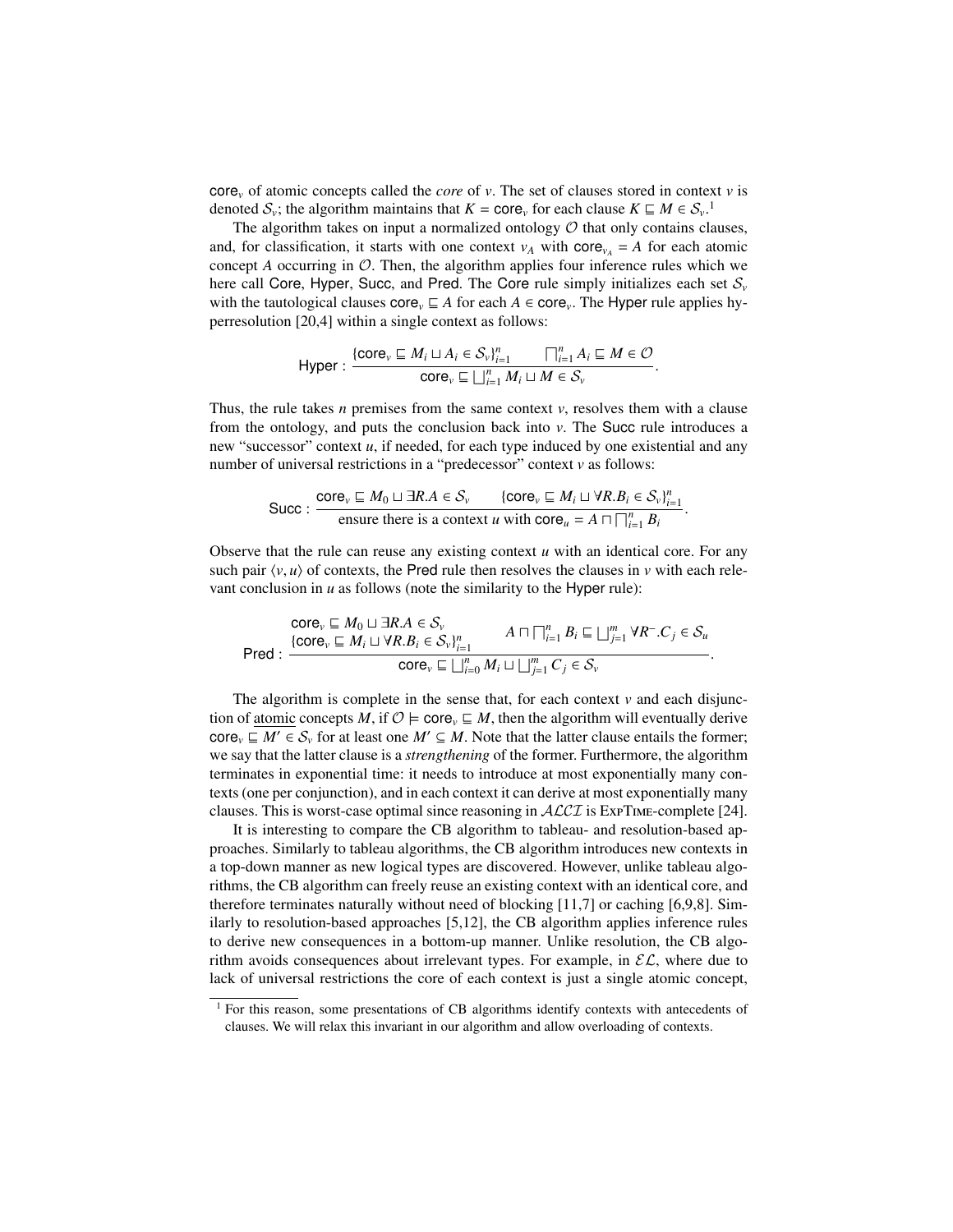the algorithm only derives clauses  $K \subseteq M$  with  $|K| = |M| = 1$ . In contrast, unrestricted hyperresolution derives clauses with arbitrarily large antecedents even in  $\mathcal{EL}$ . Furthermore, in the CB algorithm, it is relatively easy to apply the inference rules in different contexts in parallel; this idea underlies the concurrent implementation of ELK [\[14\]](#page-11-5).

# 3 Algorithm

In this section we present our extension of the CB algorithm to  $\mathcal{SHIQ}$ . This is nontrivial since, due to the interplay between inverse roles and number restrictions, one may need to consider equality between a successor and the predecessor of an element (in a tree-shaped model). Similarly to pairwise blocking [\[11\]](#page-11-9) in tableaux, we propose to overcome this difficulty by extending the type of an element *x* to include its predecessor *y* and also all roles between *x* and *y*. Since this is cumbersome in the DL syntax, we use the syntax of first-order logic instead. Thus, instead of a conjunction of atomic concepts, a type is a conjunction of unary and binary atoms over two variables *x* and *y*, and the algorithm derives first-order clauses with equality over *x* and *y*. It is helpful to think of *x* as the *central variable* and of *y* as the *predecessor variable*. Moreover, we Skolemize existential restrictions and denote the successors of *x* by *successor terms*  $f_i(x)$ . We do not, however, use any other function terms and, in particular, no nesting of functions.

Definition 1 (Variables, Terms, Literals). *A* variable *is either the* central variable *x, the* predecessor variable *y, or a* neighbor variable  $y_i$  *for*  $i \in \mathbb{N}$ . A successor term *is of the form f*<sub>*i*</sub>(*x*) *for i*  $\in \mathbb{N}$ *, with f<sub>i</sub> a unary function symbol. A term is either a variable or a successor term. A* neighbor term *is any term except the central variable x.*

Let s and t be neighbor terms. An atom is an expression of the form  $A(x)$ ,  $A(t)$ , *<sup>R</sup>*(*x*, *<sup>t</sup>*)*, or R*(*t*, *<sup>x</sup>*) *for A an atomic concept and R an atomic role. A* literal *is either an atom, an* equality  $s \approx t$ , or an inequality  $s \not\approx t$ . Equality and inequality are defined to be *symmetric operators. We reserve the letters T and L for atoms and literals, respectively. A literal L is* function-free *if no function symbols occur in L.*

Notice that, for example, we do not allow literals of the form  $R(s, t)$  or  $x \approx t$  for neighbor terms *s* and *t*—these are not needed for  $\mathcal{SHIQ}$ —and we consider  $s \approx t$  and  $t \approx s$  to be the same literals. Next we introduce variable substitutions and clauses.

**Definition 2** (Substitutions). A substitution  $\sigma$  is a partial function from variables to *terms. Given a substitution* σ *and an expression E, we write E*σ *for the result of simultaneously replacing each variable*  $v \in \text{dom}(\sigma)$  *in E by the term*  $\sigma(v)$ *. We write*  $[t_1/v_1, \ldots, t_n/v_n]$  *to denote the substitution*  $\sigma$  *for which*  $\sigma(v_i) = t_i$  *for each*  $1 \le i \le n$ .<br>A substitution  $\sigma$  is central if it mans the central variable x to itself *i.e.* if  $\sigma(x)$ 

*A substitution*  $\sigma$  *is* central *if it maps the central variable x to itself, i.e., if*  $\sigma(x) = x$ .

**Definition 3 (Clauses).** A clause is an implication of the form  $\bigwedge_{i=1}^{n} T_i \to \bigvee_{j=1}^{m} L_j$ , *where*  $n,m \geq 0$ , each  $T_i$  is a function-free atom, and each  $L_j$  a literal. Clauses have<br>*standard first-order semantics with each variable assumed to be universally quantified standard first-order semantics with each variable assumed to be universally quantified.*

*We identify conjunctions and disjunctions of literals with sets of literals (i.e., they are unordered and without repeated literals) and we use them in standard set operations; furthermore, we write the empty conjunction and the empty disjunction as*  $\top$  *and*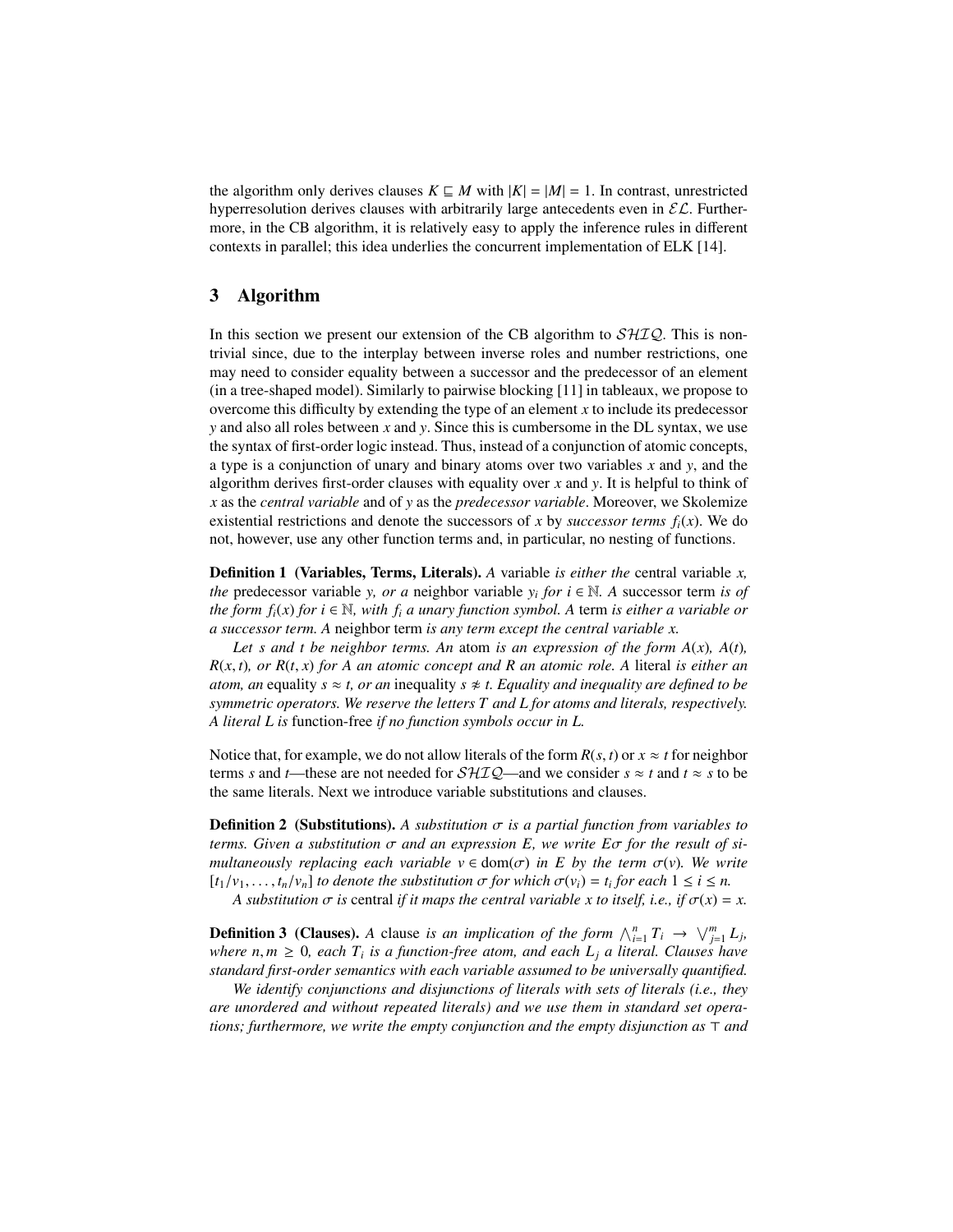<span id="page-3-1"></span><span id="page-3-0"></span>Table 1. Example translations from DL axioms to normal clauses

| $\bigsqcup_{i=1}^n A_i \sqsubseteq \bigsqcup_{i=1}^m B_i$ | $\bigwedge_{i=1}^{n} A_i(x) \rightarrow \bigvee_{i=1}^{m} B_i(x)$                                                     | (1) |
|-----------------------------------------------------------|-----------------------------------------------------------------------------------------------------------------------|-----|
| $A \sqsubseteq \exists R.B$                               | $A(x) \rightarrow R(x, f_k(x))$ and $A(x) \rightarrow B(f_k(x))$                                                      | (2) |
| $A \sqsubset \forall R.B$                                 | $A(x) \wedge R(x, y_1) \rightarrow B(y_1)$                                                                            | (3) |
| $A \sqsubseteq \geq nR.B$                                 | $A(x) \to R(x, f_i(x))$ and $A(x) \to B(f_i(x))$ for $1 \le i \le n$                                                  | (4) |
|                                                           | for $1 \leq i < j \leq n$<br>$A(x) \rightarrow f_i(x) \not\approx f_i(x)$                                             |     |
| $A \sqsubseteq \leq n R.B$                                | $A(x) \wedge \bigwedge_{i=0}^{n} (R(x, y_i) \wedge B(y_i)) \rightarrow \bigvee_{0 \le i \le i \le n} y_i \approx y_j$ | (5) |
| $R \sqsubseteq S$                                         | $R(x, y_1) \rightarrow S(x, y_1)$                                                                                     | (6) |
| Disjoint $(R, S)$                                         | $R(x, y_1) \wedge S(x, y_1) \rightarrow \perp$                                                                        | (7) |
|                                                           |                                                                                                                       |     |

⊥*, respectively. We reserve the letter K for a conjunction of function-free atoms, and M for a disjunction of literals, thus we often write clauses as*  $K \to M$ .

*We say that a clause*  $K_1 \rightarrow M_1$  *is a strengthening of a clause*  $K_2 \rightarrow M_2$  *if*  $K_1 \subseteq K_2$ *and*  $M_1$  ⊆  $M_2$ *; furthermore, we write*  $K \to M \oplus S$  *to denote that the set of clauses* S *contains at least one strengthening of*  $K \to M$ .

Our algorithm will only derive clauses over the two variables *x* and *y*. The neighbor variables *y<sup>i</sup>* can occur only in the input ontology which needs to be normalized as follows. For simplicity, we do not allow the predecessor variable *y* to occur in ontologies.

Definition 4 (Normal Clauses). *A clause* α *is* normal *if y does not occur in* α*, and each neighbor variable y<sub>i</sub>* that occurs in  $\alpha$  *also occurs in some atom of the form R(x, y<sub>i</sub>) <i>or*  $R(x, y)$  *n*  $R(y, y)$  *is a finite set of normal clauses*  $R(y_i, x)$  *in the antecedent of*  $\alpha$ *.* A normal ontology *is a finite set of normal clauses.* 

Our normal clauses are similar to HT-clauses considered by Motik et al. [\[18\]](#page-12-1). By applying the normalization method from that paper and subsequently Skolemizing all at-least restrictions, one can transform an arbitrary  $\mathcal{SHIQ}$  TBox  $\mathcal T$  into a normal ontology  $\mathcal O$ that entails the same consequences over the atomic concepts occurring in  $\mathcal T$ . Moreover, assuming unary encoding of number restrictions, this can be performed in polynomial time. Example translations are shown in Table [1.](#page-3-0) Note that normal clauses are more general than what is strictly needed for  $\mathcal{SHIQ}$ . For example, they can express role disjointness, as in [\(7\)](#page-3-1), and even arbitrary safe role expressions.

The following definition describes the main datastructure used in our algorithm. Essentially, the algorithm operates with a collection of contexts labeled by types, and it derives two kinds of consequences: clauses in contexts and edges between contexts.

Definition 5 (Context Structure). *A* type *is a finite conjunction of function-free atoms over x and y. A context structure is a tuple*  $D = \langle V, \text{core}, S, \mathcal{E} \rangle$ *, where* V *is a finite set of* contexts, core *is a function that assigns to each context*  $v \in V$  *a type* core<sub>v</sub>, *S is a function that assigns to each context*  $v \in V$  *a finite set*  $S_v$  *of clauses over x and y, and*  $\mathcal{E} \subseteq \mathcal{V} \times \mathcal{V} \times \{f_i\}_{i \in \mathbb{N}}$  *is a finite set of edges labeled by function symbols.* 

*Such context structure* D *is* sound *for a normal ontology* O *provided:*

- $\rightarrow$   $\emptyset$   $\models$  core<sub>*v*</sub> ∧ *K*  $\rightarrow$  *M* for each context  $v \in V$  and each clause  $K \rightarrow M \in S_v$ , and
- <sup>O</sup> <sup>|</sup><sup>=</sup> core*<sup>v</sup>* <sup>→</sup> core*u*[*fk*(*x*)/*x*, *<sup>x</sup>*/*y*] *for each edge* <sup>h</sup>*v*, *<sup>u</sup>*, *<sup>f</sup>k*i ∈ <sup>E</sup>*.*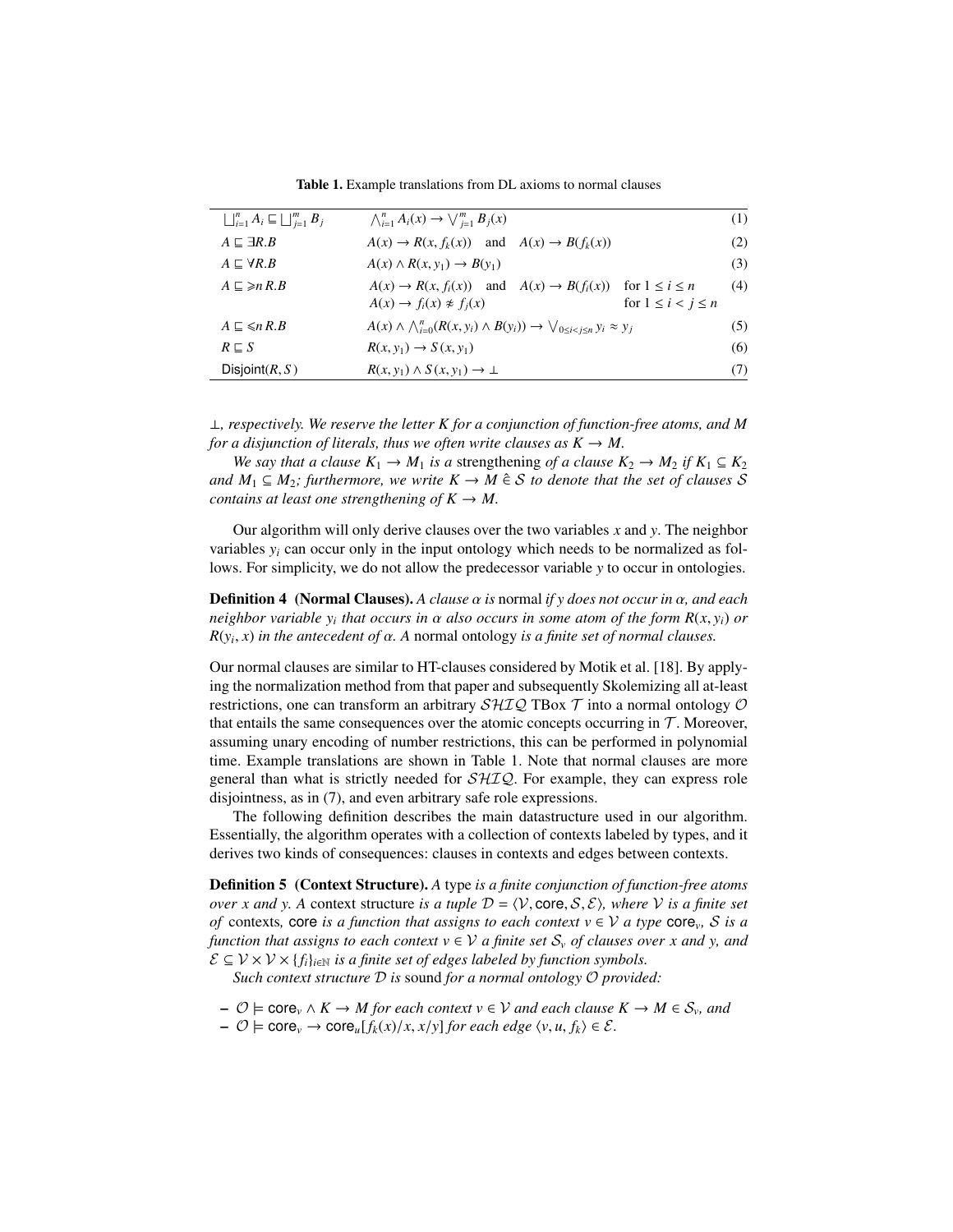

<span id="page-4-0"></span>**Fig. 1.** Relationship between contexts *v* and *u* connected by an edge  $\langle v, u, f_k \rangle$ 

Observe how the above definition gives semantics to clauses and edges in a context structure. Unlike in Section [2,](#page-0-0) here we assume that each clause in  $S_\nu$  implicitly contains core<sub>v</sub> in the antecedent. For example, the clause  $\tau \to A(x) \in S_y$  represents the axiom  $\text{core}_v \rightarrow A(x)$ . An edge  $\langle v, u, f_k \rangle$  asserts that each element of type core<sub>v</sub> has an  $f_k$ successor of type core*u*. As illustrated in Fig. [1,](#page-4-0) it helps to mentally identify the central variable *x* and the successor term  $f_k(x)$  in context *v* with the predecessor variable *y* and the central variable *x* in context *u*, respectively. For example, if  $\text{core}_u = R(y, x) \wedge B(x)$ , then the edge  $\langle v, u, f_k \rangle$  represents the axiom core $v \to R(x, f_k(x)) \land B(f_k(x))$ .

To avoid proliferation of contexts, we will restrict types to atoms that can "trigger" hyperresolution with some clause in the input ontology  $\mathcal O$  as in the next definition.

Definition 6 (Triggers). *Let* O *be a normal ontology. An atom T* occurs negatively in O *if T occurs in the antecedent of some normal clause in* O*. An atom T over x and y is a* trigger in O *if at least one of the following conditions holds:*

- $-T[y_i/y]$  *occurs negatively in*  $\mathcal O$  *for some neighbor variable y<sub>i</sub>, or*  $T A(x)$  *for some atomic concent* A *that occurs in*  $\mathcal O$
- $T = A(x)$  *for some atomic concept* A that occurs in  $\mathcal{O}$ *.*

We denote the set of all triggers in  $O$  by triggers( $O$ ). Intuitively, if  $A(y_i)$  occurs negatively in  $O$  for no neighbor variable  $y_i$ , then it is irrelevant whether a neighbor of an element is an instance of  $A$ , so it is not necessary to consider the atom  $A(y)$  in a type. Indeed, our algorithm will only consider types that are subsets of triggers $(\mathcal{O})$ . As we will see in Section [4,](#page-8-0) this leads to nice pay-as-you-go behavior on fragments of  $\mathcal{SHIQ}$ .

We are now ready to present our CB algorithm. It takes on input a normal ontology  $\mathcal O$  and a context structure  $\mathcal D$  sound for  $\mathcal O$ , and it exhaustively applies the inference rules from Table [2,](#page-5-0) which modify D. Rules Core, Hyper, and Pred are analogous to the corresponding rules in Section [2.](#page-0-0) The Hyper rule requires a central substitution; in particular, it cannot map *x* to a successor term  $f_i(x)$ , so there is no nesting of functions. The Pred rule applies over an edge  $\langle v, u, f_k \rangle$  and it only pushes those atoms from *u* to *v* that are triggers. The Eq rule applies to an equality  $s \approx t$  and an arbitrary literal  $L(s)$ , and produces the literal  $L(t)$  by replacing each occurrence of *s* in  $L(s)$  by *t*. The lneq rule eliminates inequalities  $t \neq t$ , which are trivially false. The redundancy elimination rule Elim is optional. It can be used to delete a clause from a context if a (strict) strengthening of the clause is derived in the same context. Note that a variant of Elim is already incorporated in the negative preconditions of all inference rules: no rule is applicable if a strengthening of its conclusion is already present in the context.

The Succ rule is more involved than the rule in Section [2](#page-0-0) and needs explanation. For a context *v* and a successor term  $f_k(x)$ , the rule gathers into type  $K_1$  all triggers that are known to hold for the  $f_k$ -successor, and into type  $K_2$  all triggers that might hold for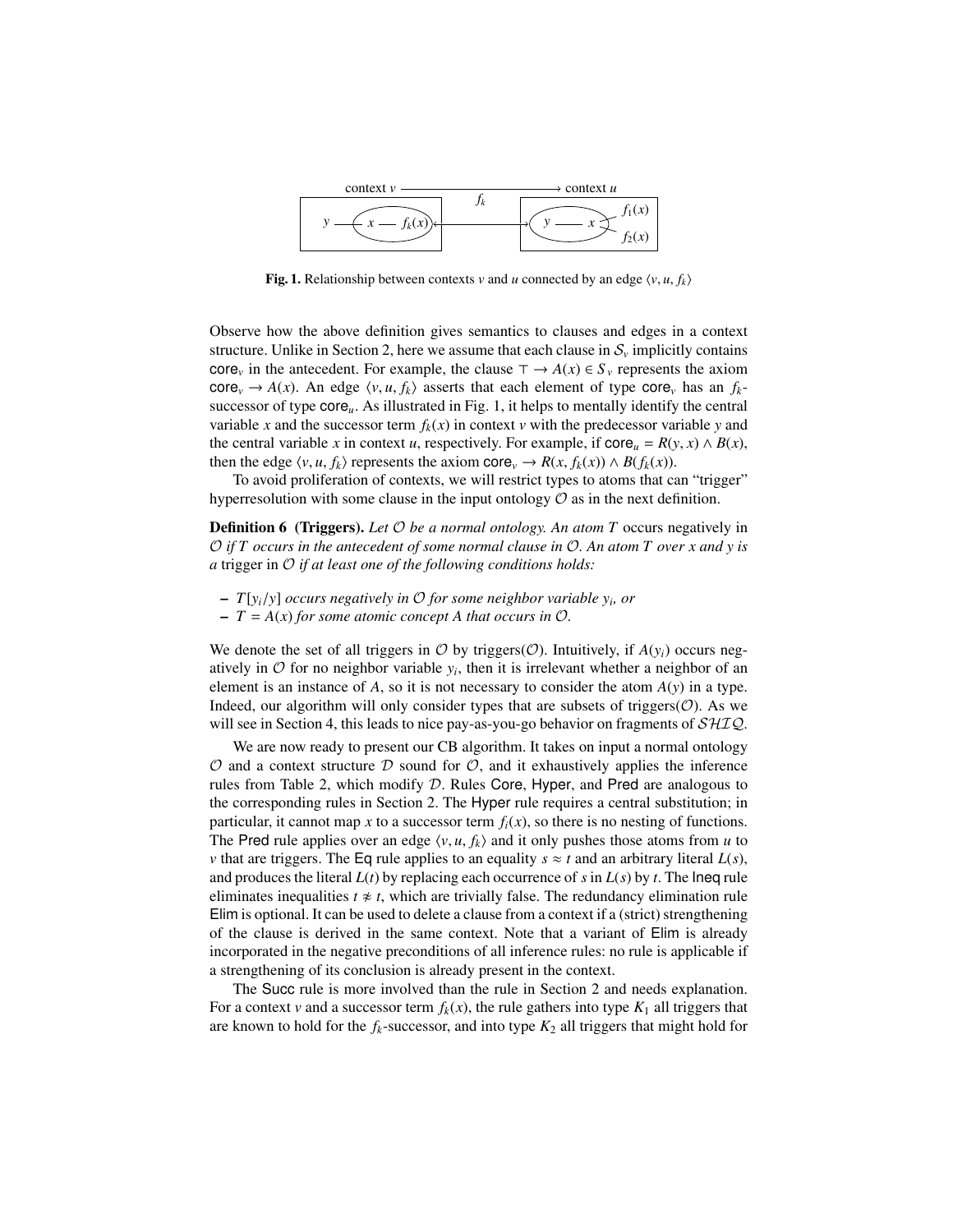|       | If        | $T \in \text{core}_{v}$ ,                                                                                        |
|-------|-----------|------------------------------------------------------------------------------------------------------------------|
| Core  |           |                                                                                                                  |
|       |           | and $\top \to T \notin \mathcal{S}_{\nu}$ ,                                                                      |
|       | then      | add $\top \rightarrow T$ to $S_{\nu}$ .                                                                          |
|       | If        | $\bigwedge_{i=1}^{n} T_i \to M \in \mathcal{O},$                                                                 |
| Hyper |           | $\sigma$ is a central substitution,                                                                              |
|       |           | $K_i \to M_i \vee T_i \sigma \in S_\nu$ for $1 \leq i \leq n$ ,                                                  |
|       |           | and $\bigwedge_{i=1}^{n} K_i \to \bigvee_{i=1}^{n} M_i \vee M\sigma \notin \mathcal{S}_{\nu}$ ,                  |
|       | then      | add $\bigwedge_{i=1}^n K_i \to \bigvee_{i=1}^n M_i \vee M\sigma$ to $S_\nu$ .                                    |
| Succ  | If        | $f_k(x)$ occurs in $S_v$ and no edge $\langle v, u, f_k \rangle \in \mathcal{E}$ exists such that                |
|       |           | $T \to T \in S_u$ for each atom $T \in K_2 \setminus \text{core}_u$ ,                                            |
|       | then      | let $\langle u, \text{core'} \rangle \coloneqq$ strategy $(K_1, \mathcal{D})$ ;                                  |
|       |           | if $u \notin V$ , then let $V := V \cup \{u\}$ , core <sub>u</sub> := core', and $S_u := \emptyset$ ;            |
|       |           | add the edge $\langle v, u, f_k \rangle$ to $\mathcal{E}$ ; and                                                  |
|       |           | add $T \to T$ to $S_u$ for each atom $T \in K_2 \setminus \text{core}_u$ ;                                       |
|       |           | where $K_1 = \{T \in \text{triggers}(\mathcal{O}) \mid \top \to T[f_k(x)/x, x/y] \in \mathcal{S}_v\}$ and        |
|       |           | $K_2 = \{T \in \text{triggers}(\mathcal{O}) \mid K' \to M' \lor T[f_k(x)/x, x/y] \in \mathcal{S}_\nu\}.$         |
| Pred  | If        | $\langle v, u, f_k \rangle \in \mathcal{E}$ .                                                                    |
|       |           | $\bigwedge_{i=1}^{n} T'_{i} \to \bigvee_{i=1}^{m} T_{i} \in \mathcal{S}_{u}$                                     |
|       |           | $K_i \to M_i \vee T'_i[f_k(x)/x, x/y] \in S_v$ for $1 \le i \le n$ ,                                             |
|       |           | $T_i[y/x, x/y] \in \text{triggers}(\mathcal{O}) \text{ for } 1 \leq j \leq m,$                                   |
|       |           | and $\bigwedge_{i=1}^{n} K_i \to \bigvee_{i=1}^{n} M_i \vee \bigvee_{i=1}^{m} T_j[f_k(x)/x, x/y] \notin S_{\nu}$ |
|       | then      | add $\bigwedge_{i=1}^{n} K_i \to \bigvee_{i=1}^{n} M_i \vee \bigvee_{j=1}^{m} T_j[f_k(x)/x, x/y]$ to $S_{\nu}$ . |
| 品     | <b>If</b> | $K_1 \rightarrow M_1 \vee s \approx t$ .                                                                         |
|       |           | $K_2 \to M_2 \vee L(s) \in S_{\omega}$                                                                           |
|       |           | and $K_1 \wedge K_2 \rightarrow M_1 \vee M_2 \vee L(t) \notin S_v$ ,                                             |
|       | then      | add $K_1 \wedge K_2 \rightarrow M_1 \vee M_2 \vee L(t)$ to $S_v$ .                                               |
|       | If        | $K \to M \vee t \not\approx t \in S_{\cdots}$                                                                    |
| Ineq  |           | and $K \to M \nsubseteq \mathcal{S}_v$ ,                                                                         |
|       | then      | add $K \to M$ to $S_{\nu}$ .                                                                                     |
| 高     | If        | $K_1 \rightarrow M_1 \in \mathcal{S}_v$ .                                                                        |
|       |           | $K_2 \to M_2 \in \mathcal{S}_v$ .                                                                                |
|       |           | $K_1 \rightarrow M_1$ is a strengthening of $K_2 \rightarrow M_2$ and the two clauses are distinct,              |
|       | then      | remove $K_2 \to M_2$ from $S_v$ .                                                                                |

<span id="page-5-0"></span>Table 2. Inference rules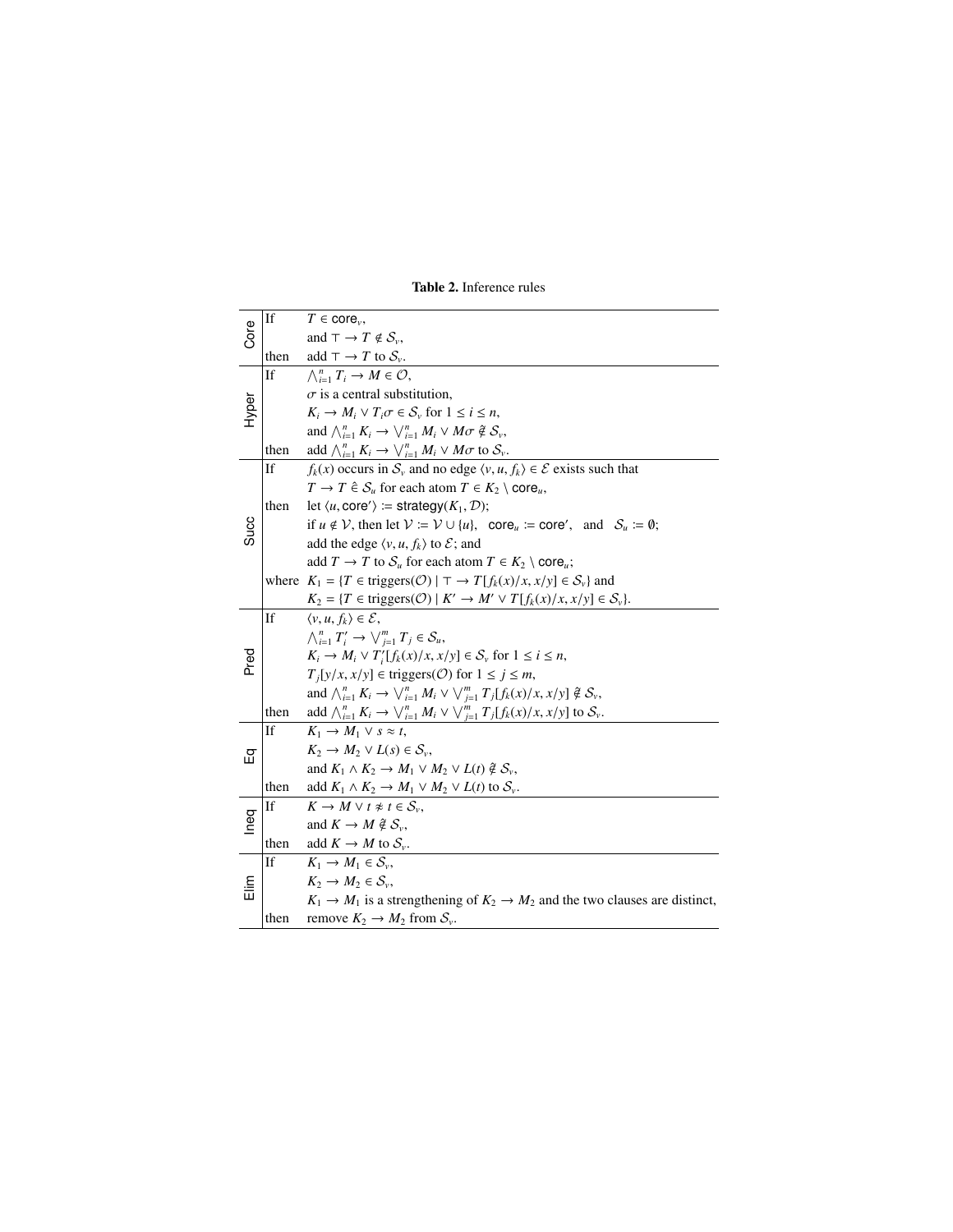the  $f_k$ -successor. The rule then connects  $\nu$  by an  $f_k$ -labeled edge to some (either new or existing) context *u* with core<sub>*u*</sub>  $\subseteq$  *K*<sub>1</sub>, and for each atom *T*  $\in$  *K*<sub>2</sub> \ core<sub>*u*</sub> the rule pushes into  $S_u$  the tautology  $T \to T$ ; we say that the rule *overloads* context *u* with atom *T*. Roughly speaking, in a context *u* overloaded with atoms  $T_1, \ldots, T_n$ , the algorithm will derive consequences of all types between core<sub>u</sub> and core<sub>u</sub>  $\wedge T_1 \wedge \dots \wedge T_n$ <sup>2</sup>. However, if a context u is overloaded with atoms  $T_1$  and  $T_2$  in two different applications of the if a context *u* is overloaded with atoms  $T_1$  and  $T_2$  in two different applications of the Succ rule, then the algorithm may derive in  $S_u$  clauses with  $T_1 \wedge T_2$  in the antecedent, even though the type core<sub>u</sub>  $\wedge T_1 \wedge T_2$  would otherwise not be considered.

Thus, context overloading allows more aggressive reuse of contexts at the cost of reasoning about irrelevant types. Intuitively, there is a trade-off between (i) eagerly introducing many specific contexts with large cores, and (ii) heavily overloading few generic contexts with small cores. In the extreme case, the Succ rule can always reuse just one context  $u$  with the empty core and overload it with all atoms. Since different levels of context overloading may lead to very different algorithmic behavior, we do not hardcode any fixed strategy for choosing the context *u* and its core in our Succ rule. Instead, we formulate the rule in Table [2](#page-5-0) with a generic expansion strategy as follows.

<span id="page-6-2"></span>Definition 7 (Strategy). *An* expansion strategy *is a polynomial-time computable function* strategy *that takes on input a type K and a context structure*  $D = \langle V, \text{core}, S, \mathcal{E} \rangle$ *. The result of strategy*(*K, D) is a pair*  $\langle v, \text{core'} \rangle$  *where*  $\text{core'}$  *is a subset of K, and either*  $v \notin \mathcal{V}$  *is a new context or*  $v \in \mathcal{V}$  *is a generiting context in D such that*  $\text{core} - \text{core'}$  $v \notin V$  *is a new context or*  $v \in V$  *is an existing context in*  $D$  *such that*  $\text{core}_v = \text{core}'.$ 

We propose three concrete strategies. We reserve for each type *K* a distinguished context *v<sub>K</sub>* whose core will be set to *K*. On input *K* and *D*, the *eager* strategy returns  $\langle v_K, K \rangle$ , the *central* strategy returns  $\langle v_{K^x}, K^x \rangle$  where  $K^x = \{A(x) \in K\}$ , and the *trivial* strategy returns  $\langle v_x, \tau \rangle$ . These strategies can return at most exponentially many different contexts in  $\langle v_\tau, \tau \rangle$ . These strategies can return at most exponentially many different contexts, in which case the algorithm terminates in exponential time. However, strategies that return multiple contexts with the same core are also possible.

The algorithm is sound as in Theorem [1.](#page-6-0) We propose that the algorithm is complete for deriving strengthenings of clauses over *x* as in Conjecture [2;](#page-7-0) this is similar to what we had for the algorithm in Section [2,](#page-0-0) but we have not produced a full proof yet.

#### <span id="page-6-0"></span>Theorem 1 (Soundness). *Let* O *be a normal ontology and let* D *be a context structure that is sound for* O*. Inference rules from Table [2](#page-5-0) preserve soundness of* D *for* O*.*

*Proof.* Let  $\mathcal O$  be a normal ontology and let  $\mathcal D = \langle \mathcal V, \text{core}, \mathcal S, \mathcal E \rangle$  be an arbitrary context structure that is sound for  $O$ . We show that each context structure obtained by apply-ing an inference rule from Table [2](#page-5-0) to  $D$  is also sound for  $O$ . In the proof we rely on soundness of hyperresolution: for arbitrary formulas  $ω$ ,  $φ<sub>i</sub>$ ,  $ψ<sub>i</sub>$ , and  $γ<sub>i</sub>$ , where  $1 ≤ i ≤ n$ , we have we have

<span id="page-6-1"></span>
$$
\bigwedge_{j=1}^{n} \phi_j \to \omega \text{ and } \gamma_i \to \psi_i \vee \phi_i \text{ for } 1 \leq i \leq n \text{ imply } \bigwedge_{i=1}^{n} \gamma_i \to \bigvee_{i=1}^{n} \psi_i \vee \omega. \tag{8}
$$

(Core rule) If  $T \in \text{core}_{\nu}$ , then clearly  $\mathcal{O} \models \text{core}_{\nu} \rightarrow T$ .

 $2$  This idea is related to "context partitioning" from [\[21\]](#page-12-4).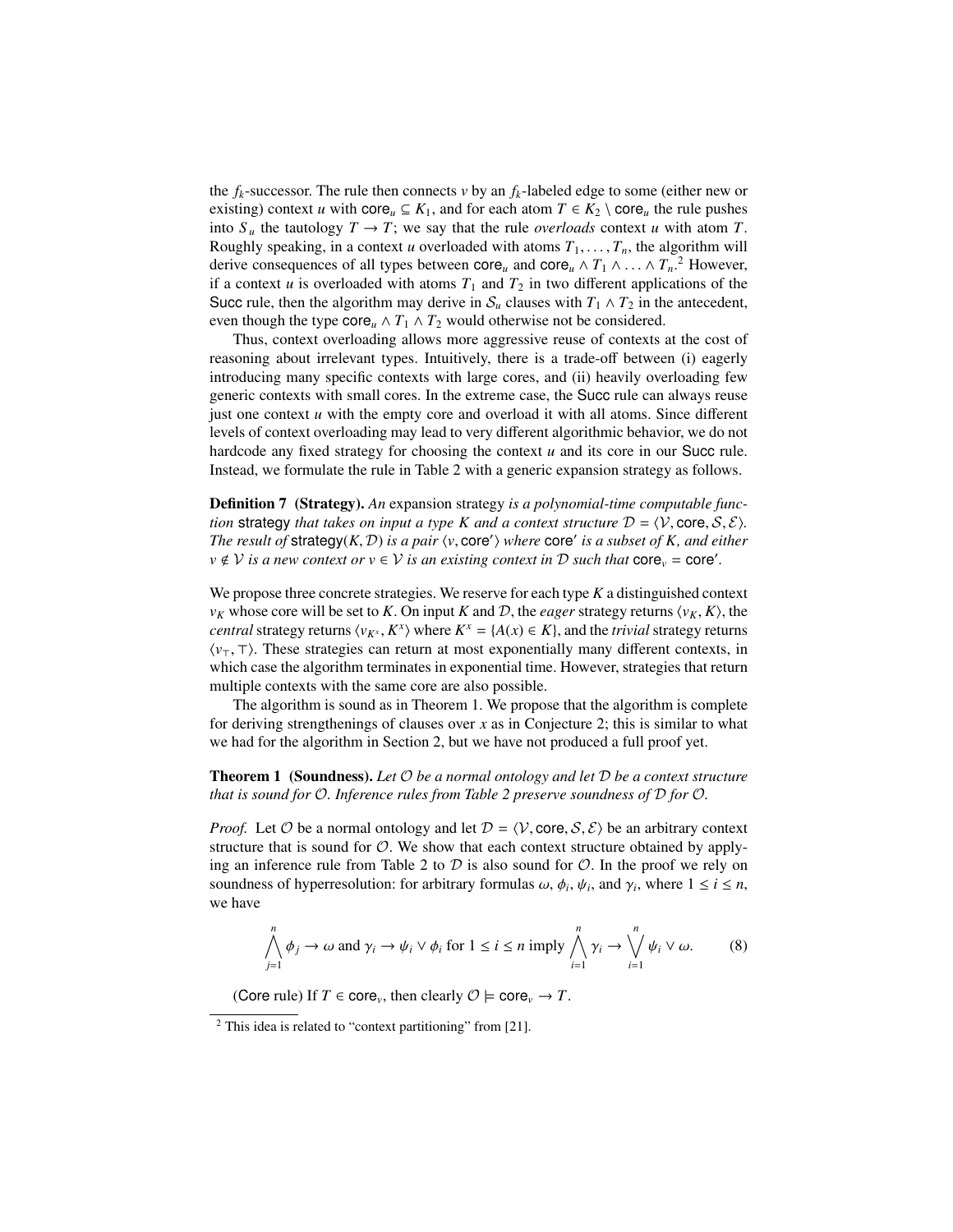(Hyper rule) Suppose (i)  $\bigwedge_{i=1}^{n} T_i \to M \in \mathcal{O}$  and (ii)  $K_i \to M_i \vee T_i \sigma \in S_\nu$  for  $1 \leq n$  where  $\sigma$  is a central substitution. It follows from (i) that  $\mathcal{O} \vdash \wedge^n T \sigma \to M \sigma$ *i*  $\leq n$ , where  $\sigma$  is a central substitution. It follows from (i) that  $\mathcal{O} \models \bigwedge_{i=1}^{n} T_i \sigma \rightarrow M \sigma$ .<br>Since  $\mathcal{D}$  is sound for  $\mathcal{O}$  (ii) implies  $\mathcal{O} \models \text{core} \land K \rightarrow M \lor T \sigma$  for  $i \leq i \leq n$  By (8) Since D is sound for  $\mathcal{O}$ , (ii) implies  $\mathcal{O} \models \text{core}_v \land K_i \rightarrow M_i \lor T_i \sigma$  for  $i \le i \le n$ . By [\(8\)](#page-6-1), we conclude  $\mathcal{O} \models \text{core}_v \land \bigwedge_{i=1}^n K_i \rightarrow \bigvee_{i=1}^n M_i \lor M\sigma$ , as required.<br>(Succ rule) Let  $\sigma := [f(v)/x, v/v]$  Since  $\mathcal{D}$  is sound for  $\mathcal{O}$  w

(Succ rule) Let  $\sigma = [f_k(x)/x, x/y]$ . Since D is sound for O, we have  $\mathcal{O} \models \text{core}_v \rightarrow$ *T*σ for each atom  $T \in K_1$ ; hence  $\mathcal{O} \models$  core<sub>*v*</sub>  $\rightarrow K_1 \sigma$ . Since core<sub>*u*</sub>  $\subseteq K_1$  by the requirement on strategy in Definition [7,](#page-6-2) also  $\mathcal{O} \models \text{core}_{\nu} \rightarrow \text{core}_{\nu} \sigma$ . Therefore, it is sound to add the edge  $\langle v, u, f_k \rangle$  to  $\mathcal{E}$ . Finally, it is clearly sound to add the tautological clauses  $T \to T$  to  $S_u$  in the last line of the rule.

(Pred rule) Let  $\sigma := [f_k(x)/x, x/y]$ . Suppose (i)  $\bigwedge_{i=1}^n T'_i \to \bigvee_{i=1}^m T_i \in S_u$ , (ii)  $\iota \in S$  and (iii)  $K \to M$ .  $\vee T' \sigma \in S$  for  $1 \le i \le n$ . Since  $\overline{D}$  is sound for (2)  $\langle v, u, f_k \rangle \in \mathcal{E}$ , and (iii)  $K_i \to M_i \vee T'_i \sigma \in \mathcal{S}_v$  for  $1 \le i \le n$ . Since  $\mathcal{D}$  is sound for  $\mathcal{O},$ <br>(i) implies  $\mathcal{O} \vdash \text{core } \sigma \wedge \wedge^n T' \sigma \to \vee^m T \sigma$  (ii) implies  $\mathcal{O} \vdash \text{core } \to \text{core } \sigma$ (i) implies  $\mathcal{O} \models \text{core}_u \sigma \land \bigwedge_{i=1}^n T_i' \sigma \rightarrow \bigvee_{j=1}^m T_j \sigma$ , (ii) implies  $\mathcal{O} \models \text{core}_v \rightarrow \text{core}_u \sigma$ ,<br>and (iii) implies  $\mathcal{O} \models \text{core}_v \land K_i \rightarrow M_i \lor T_i' \sigma$  for  $1 \le i \le n$ . By [\(8\)](#page-6-1), we conclude<br> $\mathcal{O} \models \text{core}_v \land \bigwedge^n K_i \rightarrow \big$  $\mathcal{O} \models \text{core}_v \land \bigwedge_{i=1}^n K_i \rightarrow \bigvee_{i=1}^n M_i \lor \bigvee_{j=1}^m T_j \sigma$ , as required.<br>The Eq and the loop rules are trivially sound Finally

The Eq and the Ineq rules are trivially sound. Finally, for the Elim rule, it is always sound to remove a clause from a context.  $\Box$ 

<span id="page-7-0"></span>**Conjecture 2 (Completeness)** Let  $\mathcal{O}$  be a normal ontology and let  $\mathcal{D} = \langle \mathcal{V}, \text{core}, \mathcal{S}, \mathcal{E} \rangle$ *be a context structure such that no inference rule from Table [2](#page-5-0) is applicable to* O *and* D. Let  $v \in V$  *be a context and let*  $\alpha$  *be a clause of the form*  $\wedge_i A_i(x) \rightarrow \vee_j B_j(x)$  *such* that core  $\subseteq \wedge_i A_i(x)$  and  $A_i(x) \rightarrow A_i(x)$   $\subseteq S$ , for each  $i$ , if  $\emptyset \vdash \alpha$ , then  $\alpha \in S$ *that*  $\text{core}_v \subseteq \bigwedge_i A_i(x) \text{ and } A_i(x) \to A_i(x) \in S_v \text{ for each } i \text{. If } O \models \alpha, \text{ then } \alpha \in S_v.$ 

For classification, we initialize the algorithm with the context  $v_{A(x)}$  with core  $A(x)$ for each atomic concept *A*; the algorithm will then derive in  $v_{A(x)}$  all entailed clauses of the form  $A(x) \rightarrow \bigvee_j B_j(x)$ . Alternatively, one could initialize the algorithm with only the context  $v_\tau$  with core  $\tau$  and overload it with atoms  $A(x)$  for all atomic concept A; the algorithm will then derive in  $v_\tau$  all entailed clauses of the form  $\bigwedge_i A_i(x) \to \bigvee_j B_j(x)$ .

*Example 1.* Let  $\mathcal O$  be the ontology consisting of the following normal clauses:

<span id="page-7-8"></span><span id="page-7-7"></span><span id="page-7-5"></span><span id="page-7-3"></span><span id="page-7-1"></span>
$$
A(x) \to R(x, f_1(x)) \tag{9}
$$

$$
R(x, y_1) \to B(x) \lor C(y_1)
$$
\n(10)

<span id="page-7-6"></span><span id="page-7-4"></span><span id="page-7-2"></span>
$$
C(x) \to D(x) \tag{11}
$$

$$
D(x) \wedge R(y_1, x) \rightarrow S(x, y_1) \vee B(y_1)
$$
\n
$$
(12)
$$
\n
$$
(13)
$$

$$
R(x, y_1) \wedge S(y_1, x) \to \bot
$$
 (13)

Our goal is to prove that  $\mathcal{O} \models A(x) \rightarrow B(x)$ . First, we identify the triggers in  $\mathcal{O}$ :

triggers(*O*) = {
$$
A(x), R(x, y), B(x), C(x), D(x), R(y, x), S(y, x)
$$
 }.

Note that  $S(x, y)$  is not a trigger because no  $S(x, y_i)$  occurs in the antecedent of a clause. We initialize the algorithm with a context structure  $\mathcal{D} = \langle \mathcal{V}, \text{core}, \mathcal{S}, \mathcal{E} \rangle$  with  $\mathcal{V} = \{v\}$ ,  $\mathcal{E} = \emptyset$ , core<sub>v</sub> =  $A(x)$ , and  $S_y = \emptyset$ . We then derive the following clauses in  $S_y$ .

$$
\top \to A(x) \qquad \qquad \text{by Core from core}_v \tag{14}
$$

$$
\tau \to R(x, f_1(x)) \qquad \text{by Hyper applied to (9) and (14)} \tag{15}
$$

$$
\tau \to B(x) \lor C(f_1(x)) \qquad \text{by Hyper applied to (10) and (15)} \tag{16}
$$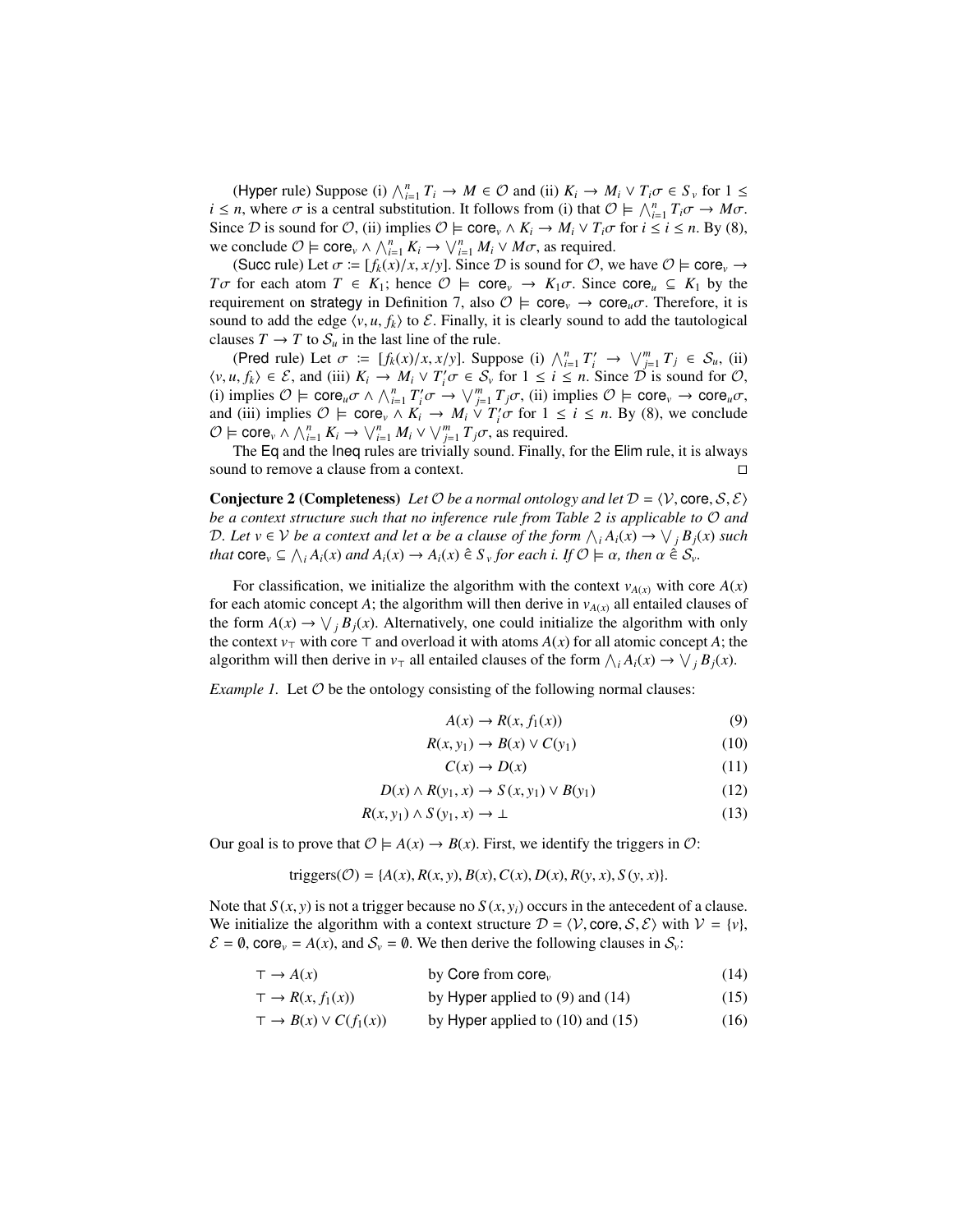Note that we cannot apply Hyper to [\(11\)](#page-7-5) and [\(16\)](#page-7-6) to derive  $\tau \to B(x) \vee D(f_1(x))$ because the necessary substitution is not central, i.e., we cannot map *x* to  $f_1(x)$ . Instead, we now apply Succ to  $f_1(x)$  in *v* using the eager strategy. Since we have  $K_1 = \{R(y, x)\}\$ and  $K_2 = \{C(x), R(y, x)\}\$ in the Succ rule, the rule adds a new context *u* to V with core<sub>u</sub> =  $R(y, x)$ , adds the edge  $\langle v, u, f_1 \rangle$  to  $\mathcal{E}$ , and overloads *u* with  $C(x)$ . We find that  $S_u$  contains the clauses:

<span id="page-8-2"></span><span id="page-8-1"></span>

| $C(x) \rightarrow C(x)$              | overloading in the Succ rule above               | (17) |
|--------------------------------------|--------------------------------------------------|------|
| $\top \rightarrow R(\nu, x)$         | by Core from $core_u$                            | (18) |
| $C(x) \rightarrow D(x)$              | by Hyper applied to $(11)$ and $(17)$            | (19) |
| $C(x) \rightarrow S(x, y) \vee B(y)$ | by Hyper applied to $(12)$ and $(18)$ and $(19)$ | (20) |
|                                      |                                                  |      |

Observe now that both  $S(y, x)$  and  $B(x)$  are triggers. Hence, we can apply Pred over the edge  $\langle v, u, f_1 \rangle \in \mathcal{E}$  and derive the following clauses in  $\mathcal{S}_v$ :

<span id="page-8-5"></span><span id="page-8-4"></span><span id="page-8-3"></span>

| $\tau \to B(x) \vee S(f_1(x), x)$ | by Pred applied to $(20)$ and $(16)$             | (21) |
|-----------------------------------|--------------------------------------------------|------|
| $\top \rightarrow B(x)$           | by Hyper applied to $(13)$ and $(15)$ and $(21)$ | (22) |

Hence  $\mathcal{O} \models A(x) \rightarrow B(x)$  since the algorithm is sound and we have core<sub>v</sub> =  $A(x)$  and  $\tau \to B(x) \in S_\nu$ . If we had chosen to use the trivial or the central strategy instead of the eager strategy in the above, then  $\text{core}_u$  would have been empty and  $u$  would have been overloaded with both  $C(x)$  and  $R(y, x)$ . The clauses derived by the algorithm would have been the same, except that [\(18\)](#page-8-2) and [\(20\)](#page-8-4) would also contain  $R(y, x)$  in the antecedent.

#### <span id="page-8-0"></span>4 Pay-As-You-Go Behavior

In this section we discuss the behavior of our algorithm on various fragments of normal clauses. We start with the Horn fragment (a clause is Horn if it contains at most one literal in the consequent). All inference rules in Table [2](#page-5-0) are Horn-preserving, so on a Horn ontology the algorithm only derives Horn clauses. Furthermore, with the eager strategy on a Horn ontology, there is no overloading of contexts and the algorithm only derives clauses with empty antecedents; therefore, there are at most polynomially many clauses in each context. This might not be the case for other strategies where, due to context overloading, the algorithm can derive Horn clauses with larger antecedents.

Next, we consider various DL fragments of  $\mathcal{SHIQ}$ . Since the Succ only constructs types consisting of triggers in  $\mathcal{O}$ , we have the following properties:

- 1. If, for an atomic concept A, there is no negative occurrence of  $A(y_i)$  in  $\mathcal O$  for a neighbor variable  $y_i$ , then the algorithm never puts  $A(y)$  in the core of a context.
- 2. If, for an atomic role *R*, there is no occurrence of  $R(t, x)$  in  $O$  for a neighbor term *t*, then the algorithm never puts  $R(x, y)$  nor  $R(y, x)$  in the core of a context.

Observe (e.g., in Table [1\)](#page-3-0) that negative atoms  $A(y_i)$  are needed only for qualified at-most restrictions, and atoms  $R(t, x)$  are needed only for inverse roles. In particular, none of these are needed for DLs such as  $S<sub>H</sub>N$ , in which case all cores are simply conjunctions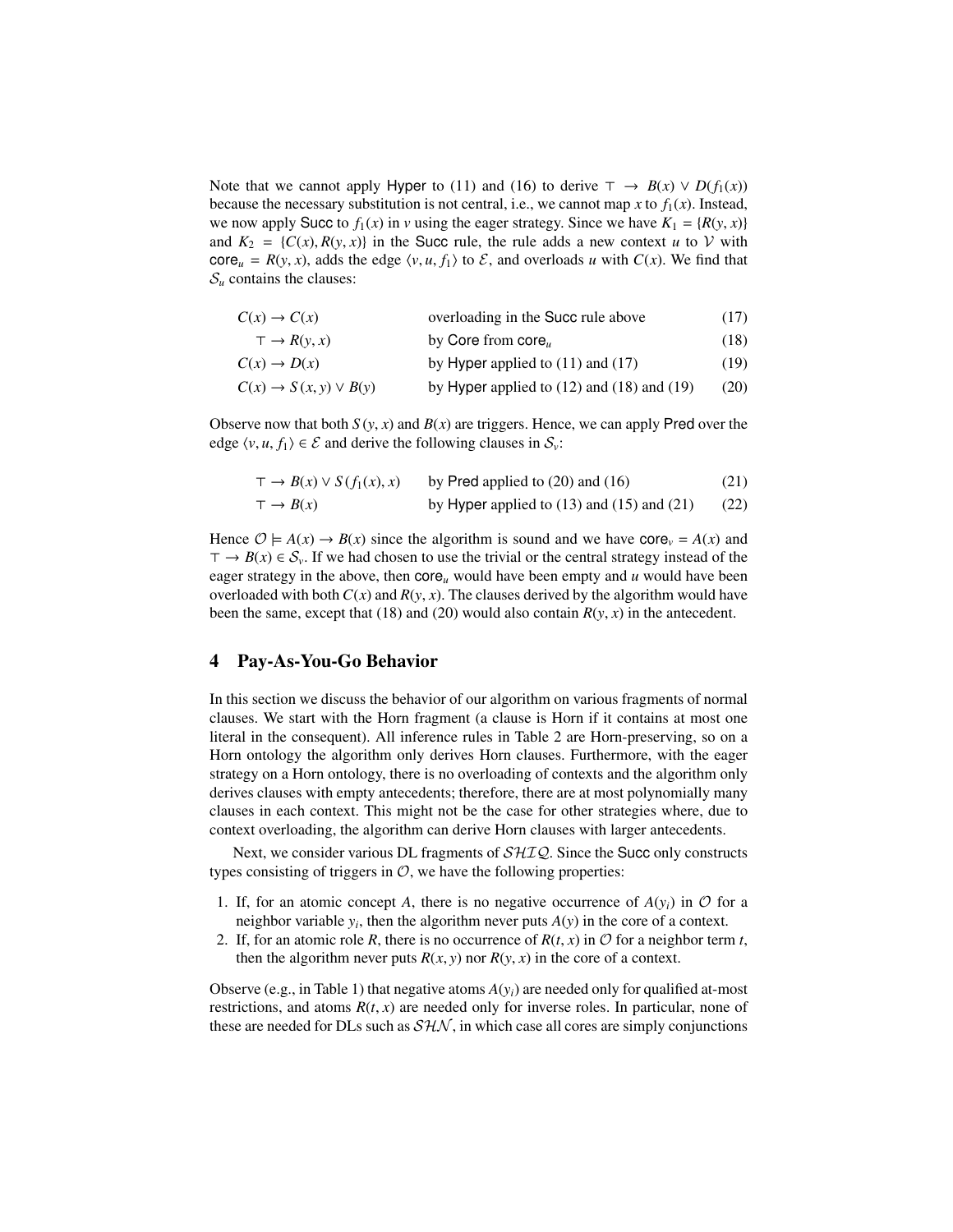of atoms  $A(x)$ . This is similar to switching from pairwise to single blocking in tableau algorithms [\[18\]](#page-12-1), but in our algorithm it happens automatically by restricting types to triggers. Note, however, that the behavior of the algorithm depends not only on the underlying DL, but also on the particular translation from DL axioms to normal clauses. This is illustrated in the example below.

*Example 2.* Consider a DL ontology  $O = \{A \sqsubseteq \exists R.\top, A \sqsubseteq \forall R.B\}$ . The first axiom is Skolemized to [\(23\)](#page-9-0) below, but the second axiom can be written either as [\(24\)](#page-9-1) or [\(25\)](#page-9-2).

<span id="page-9-2"></span><span id="page-9-1"></span><span id="page-9-0"></span>
$$
A(x) \to R(x, f_1(x))\tag{23}
$$

$$
A(x) \land R(x, y_1) \to B(y_1)
$$
\n(24)

$$
A(y_1) \wedge R(y_1, x) \to B(x) \tag{25}
$$

Let  $\mathcal{O}_1 = \{(23), (24)\}$  $\mathcal{O}_1 = \{(23), (24)\}$  $\mathcal{O}_1 = \{(23), (24)\}$  $\mathcal{O}_1 = \{(23), (24)\}$  $\mathcal{O}_1 = \{(23), (24)\}$  and  $\mathcal{O}_2 = \{(23), (25)\}$  $\mathcal{O}_2 = \{(23), (25)\}$  $\mathcal{O}_2 = \{(23), (25)\}$ . Then triggers( $\mathcal{O}_1$ ) = { $A(x), B(x), R(x, y)$ } and triggers( $\mathcal{O}_2$ ) = { $A(x)$ ,  $B(x)$ ,  $A(y)$ ,  $R(y, x)$ }. Thus, although [\(24\)](#page-9-1) and [\(25\)](#page-9-2) are logically equivalent, the negative occurrence of  $A(y_1)$  in [\(25\)](#page-9-2) suggests that it is important to know if the predecessor of an element is an instance of *A*, whereas the negative occurrence of  $A(x)$  in [\(24\)](#page-9-1) suggests that it is important to know whether the element itself is an instance of *A*. To illustrate this, consider a context *v* with core<sub>*v*</sub> =  $A(x)$ . In either case, the Core and the Hyper rules successively derive the following clauses in context *v*:

<span id="page-9-3"></span>
$$
\top \to A(x) \in \mathcal{S}_v \quad \text{and} \quad \top \to R(x, f_1(x)) \in S_v. \tag{26}
$$

First, consider the case of  $\mathcal{O}_1$ . The Hyper rule resolves the clauses in [\(26\)](#page-9-3) with [\(24\)](#page-9-1) to derive  $\top \rightarrow B(f_1(x)) \in S_\nu$ . The Context rule with the eager strategy then introduces a new context  $u_1$  whose core contains each atom  $T \in \text{triggers}(\mathcal{O}_1)$  such that  $\tau \to T[f_1(x)/x, x/y] \in S_\nu$ . Thus core<sub> $u_1$ </sub> =  $B(x)$ , and  $\tau \to B(x) \in S_{u_1}$  by the Core rule.<br>Second consider the case of  $\mathcal{O}_\nu$ . The Hyper rule cannot resolve  $(26)$  with  $(25)$  sing

Second, consider the case of  $\mathcal{O}_2$ . The Hyper rule cannot resolve [\(26\)](#page-9-3) with [\(25\)](#page-9-2) since a central substitution cannot map x to  $f_1(x)$ . Instead, the Context rule with the eager strategy now introduces a new context  $u_2$  with core<sub> $u_2$ </sub> =  $A(y) \wedge R(y, x)$ . The conclusion  $\tau \to B(x) \in S_{u_2}$  is then derived by applying the Hyper rule in  $u_2$ .

Thus, in both cases we arrived at a new context whose core implies  $B(x)$ , but the two cores are different. Moreover, in case of  $\mathcal{O}_1$  the axiom  $A \subseteq \forall R.B$  fired in context *v* between the central variable *x* and the successor term  $f_1(x)$ , whereas in case of  $\mathcal{O}_2$  the axiom fired in the new context  $u_2$  between the predecessor and the central variables.

Finally, we consider the behavior of our algorithm on  $\mathcal{EL}$  ontologies. These are often normalized to only contain axioms of the form  $\bigcap_i A_i \sqsubseteq B$ ,  $A \sqsubseteq \exists R.B$ , and  $\exists R.A \sqsubseteq B$  [\[1\]](#page-11-3).<br>The first two forms are translated to normal clauses straightforwardly as in Table 1, but The first two forms are translated to normal clauses straightforwardly as in Table [1,](#page-3-0) but the last form deserves discussion. One can first rewrite the axiom to its negation normal form  $\top \sqsubseteq B \sqcup \forall R.\neg A$ , and this then to the normal clauses  $R(x, y_1) \rightarrow B(x) \vee \overline{A}(y_1)$  and  $A(x) \wedge \overline{A}(x) \rightarrow \bot$ . These are, unfortunately, not Horn. Instead, it is more common in CB reasoning to treat the axiom  $\exists R.A \sqsubseteq B$  as the equivalent  $A \sqsubseteq \forall R^- . B$  [\[13\]](#page-11-2) which, alternatively the equivalent  $A(x) \wedge B(y, y) \rightarrow B(y)$ . though it introduces an inverse role, rewrites to the Horn clause  $A(x) \wedge R(y_1, x) \rightarrow B(y_1)$ . We will assume this second translation in the rest of the discussion.

In that case, the set of triggers contains apart from all central atoms  $A(x)$  also the atom  $R(y, x)$  for each role  $R$  occurring in some negative existential restriction. Therefore, apart from one context per atomic concept, with the eager strategy the algorithm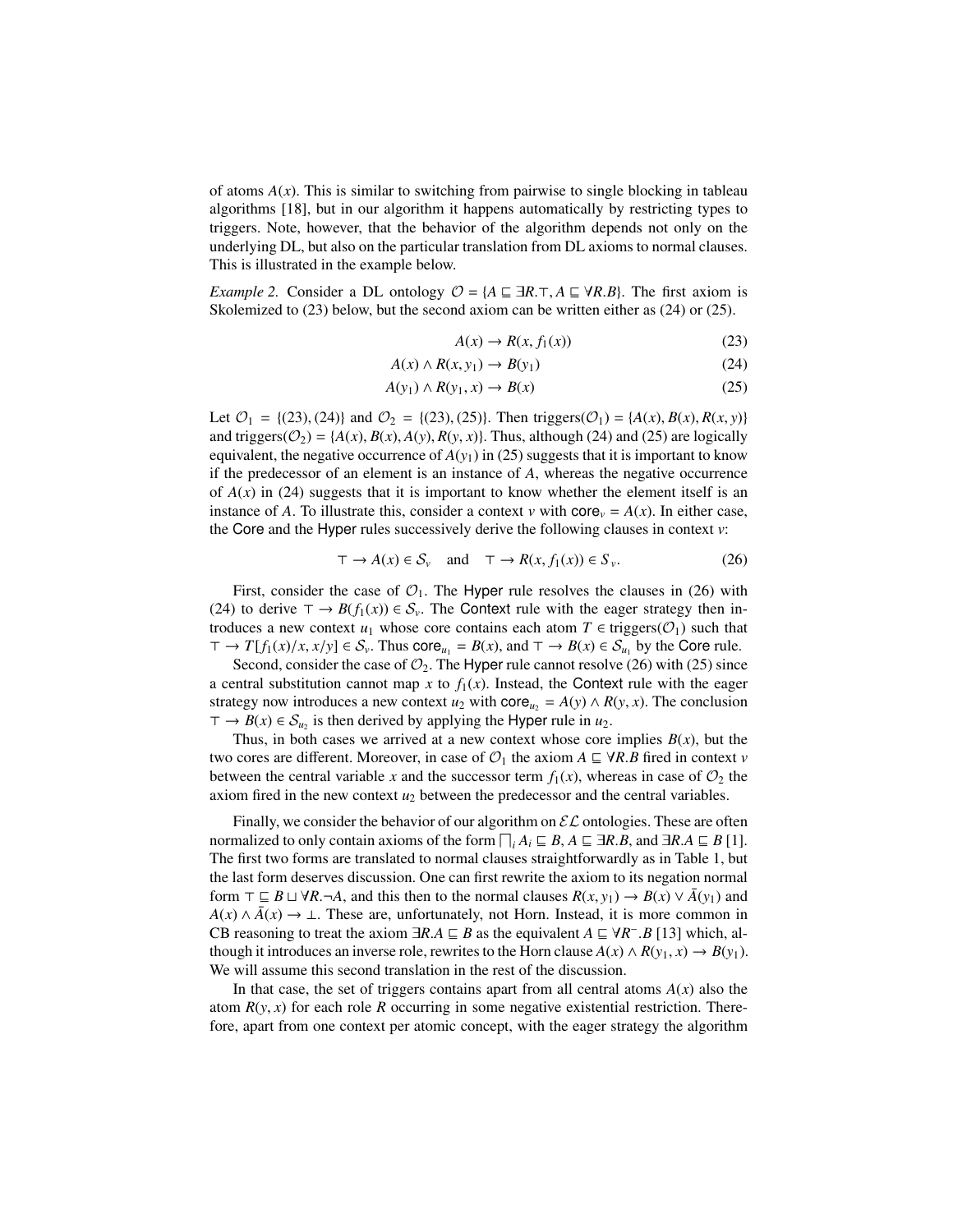will also introduce one context with core  $R(y, x) \wedge B(x)$  for each positive existential restriction <sup>∃</sup>*R*.*<sup>B</sup>* such that *<sup>R</sup>* also occurs in some negative existential restriction. Although these additional contexts are not usually considered by standard  $\mathcal{EL}$  algorithms, their number is still only linear in the size of the ontology. Therefore, with the eager strategy, our algorithm terminates in polynomial time on  $\mathcal{EL}$  ontologies.

Notably, including the incoming role in the type of a context has been considered before for supporting role range axioms in  $\mathcal{EL}[2]$  $\mathcal{EL}[2]$ . Indeed, we can write a range axiom  $\top \sqsubseteq \forall R.A \text{ as } R(y_1, x) \rightarrow A(x)$ ; the algorithm will then derive  $\top \rightarrow A(x)$  in each context whose core contains the incoming role  $R(y, x)$ . We leave it as an interesting exercise for the reader to figure out what would happen if we wrote the axiom as  $R(x, y_1) \rightarrow A(y_1)$ .

If desired, standard  $\mathcal{EL}$  algorithms can be recovered by switching to the central strategy. In that case, there will be only one context per atomic concept. Although the Succ rule applied to an existential restriction <sup>∃</sup>*R*.*<sup>C</sup>* can (if *<sup>R</sup>* also occurs in some negative existential restriction) overload the context *v* whose core is  $C(x)$  with atom  $R(y, x)$ , the additional clause  $R(y, x) \rightarrow R(y, x)$  can only participate in the Hyper rule as follows:

$$
\frac{\tau \to A(x) \in \mathcal{S}_v \qquad R(y, x) \to R(y, x) \in \mathcal{S}_v \qquad A(x) \land R(y_1, x) \to B(y_1) \in \mathcal{O}}{R(y, x) \to B(y) \in \mathcal{S}_v}
$$

The conclusion of the rule can then participate in the Pred rule to push  $B(x)$  to predecessors of context *v*. This is analogous to deriving axiom core<sub>*v*</sub>  $\subseteq \forall R^{-1}.B$  in the algorithm in Section 2. Since there can be only polynomially many such axioms, our algorithm in Section [2.](#page-0-0) Since there can be only polynomially many such axioms, our algorithm terminates in polynomial time on  $\mathcal{EL}$  ontologies even with the central strategy. With the trivial strategy (reusing just one context), on the other hand, the algorithm may derive clauses with arbitrarily large antecedents, and hence potentially run in exponential time.

## 5 Future Work

Being pay-as-you-go w.r.t.  $\mathcal{EL}$ , our algorithm has potential to perform competitively on ontologies that are largely  $\mathcal{EL}$  but contain a few more expressive constructors. This has been confirmed experimentally for other CB reasoners [\[13,](#page-11-2)[21\]](#page-12-4). Implementation and evaluation of the algorithm is future work. It may well turn out that further optimizations will be needed to make the algorithm really practical. One optimization commonly considered in resolution is to impose a partial order over literals and restrict rule application to maximal literals [\[4](#page-11-8)[,21\]](#page-12-4); it should be investigated how this affects completeness.

Our normal clauses are sufficient for  $\mathcal{SHIQ}$  and also, e.g., for safe Boolean expressions on roles. For technical reasons, we have omitted reflexive roles—atoms  $R(x, x)$  from the definition since, due to number restrictions, these can lead to equality even between the central and the predecessor variable. We do not, however, expect any fundamental difficulties there. In contrast, since the complexity of reasoning in  $\mathcal{SHOLQ}$ rises to NExpTime [\[24\]](#page-12-8), extending the algorithm to nominals might be difficult.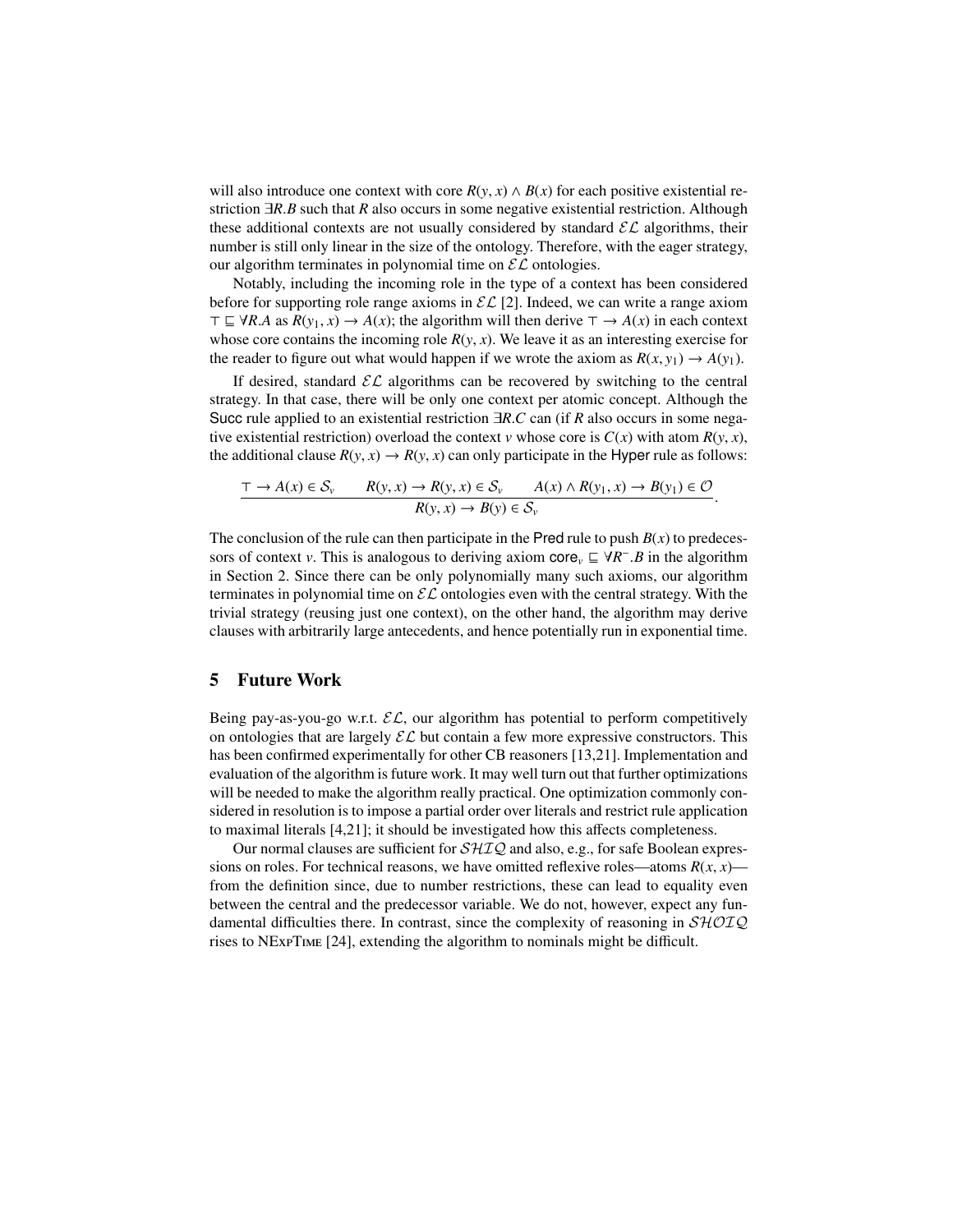## References

- <span id="page-11-3"></span>1. Baader, F., Brandt, S., Lutz, C.: Pushing the  $\mathcal{EL}$  envelope. In: Kaelbling, L., Saffiotti, A. (eds.) Proc. 19th Int. Joint Conf. on Artificial Intelligence (IJCAI'05). pp. 364–369. Professional Book Center (2005)
- <span id="page-11-16"></span>2. Baader, F., Brandt, S., Lutz, C.: Pushing the  $\mathcal{EL}$  envelope further. In: Clark, K.G., Patel-Schneider, P.F. (eds.) Proc. OWLED 2008 DC Workshop on OWL: Experiences and Directions. CEUR Workshop Proceedings, vol. 496. CEUR-WS.org (2008)
- <span id="page-11-4"></span>3. Baader, F., Lutz, C., Suntisrivaraporn, B.: CEL—a polynomial-time reasoner for life science ontologies. In: Furbach, U., Shankar, N. (eds.) Proc. 3rd Int. Joint Conf. on Automated Reasoning (IJCAR'06). LNCS, vol. 4130, pp. 287–291. Springer (2006)
- <span id="page-11-8"></span>4. Bachmair, L., Ganzinger, H.: Resolution theorem proving. In: Robinson, J.A., Voronkov, A. (eds.) Handbook of Automated Reasoning, pp. 19–99. Elsevier and MIT Press (2001)
- <span id="page-11-14"></span>5. de Nivelle, H., Schmidt, R.A., Hustadt, U.: Resolution-based methods for modal logics. Logic J. of the IGPL 8(3), 265–292 (2000)
- <span id="page-11-11"></span>6. Donini, F.M., Massacci, F.: EXPTIME tableaux for  $ALC$ . Artificial Intelligence 124(1), 87– 138 (2000)
- <span id="page-11-10"></span>7. Glimm, B., Horrocks, I., Motik, B.: Optimized description logic reasoning via core blocking. In: Giesl, J., Hähnle, R. (eds.) Proc. 5th Int. Joint Conf. on Automated Reasoning (IJ-CAR'10). LNAI, vol. 6173, pp. 457–471. Springer (2010)
- <span id="page-11-13"></span>8. Goré, R., Nguyen, L.A.: EXPTIME tableaux with global caching for description logics with transitive roles, inverse roles and role hierarchies. In: Olivetti, N. (ed.) Proc. 16th Int. Conf. on Automated Reasoning with Analytic Tableaux and Related Methods. LNCS, vol. 4548, pp. 133–148. Springer (2007)
- <span id="page-11-12"></span>9. Goré, R., Widmann, F.: Sound global state caching for  $ALC$  with inverse roles. In: Giese, M., Waaler, A. (eds.) Proc. 18th Int. Conf. on Automated Reasoning with Analytic Tableaux and Related Methods. LNCS, vol. 5607, pp. 205–219. Springer (2009)
- <span id="page-11-1"></span>10. Haarslev, V., Möller, R.: Racer system description. In: Goré, R., Leitsch, A., Nipkow, T. (eds.) Proc. 1st Int. Joint Conf. on Automated Reasoning (IJCAR'01). LNCS, vol. 2083, pp. 701–705. Springer (2001)
- <span id="page-11-9"></span>11. Horrocks, I., Sattler, U.: A description logic with transitive and inverse roles and role hierarchies. J. of Logic and Computation 9(3), 385–410 (1999)
- <span id="page-11-15"></span>12. Hustadt, U., Motik, B., Sattler, U.: Deciding expressive description logics in the framework of resolution. Information and Computation 206(5), 579–601 (2008)
- <span id="page-11-2"></span>13. Kazakov, Y.: Consequence-driven reasoning for Horn  $\mathcal{SHIQ}$  ontologies. In: Boutilier, C. (ed.) Proc. 21st Int. Joint Conf. on Artificial Intelligence (IJCAI'09). pp. 2040–2045. IJCAI (2009)
- <span id="page-11-5"></span>14. Kazakov, Y., Krötzsch, M., Simančík, F.: Concurrent classification of  $\mathcal{EL}$  ontologies. In: Aroyo, L., Welty, C., Alani, H., Taylor, J., Bernstein, A., Kagal, L., Noy, N., Blomqvist, E. (eds.) Proc. 10th Int. Semantic Web Conf. (ISWC'11). LNCS, vol. 7032, pp. 305–320. Springer (2011)
- <span id="page-11-0"></span>15. Krötzsch, M., Simančík, F., Horrocks, I.: A description logic primer. CoRR abs/1201.4089 (2012)
- <span id="page-11-7"></span>16. Lawley, M.J., Bousquet, C.: Fast classification in Protégé: Snorocket as an OWL 2 EL reasoner. In: Taylor, K., Meyer, T., Orgun, M. (eds.) Proc. 6th Australasian Ontology Workshop (IAOA'10). Conferences in Research and Practice in Information Technology, vol. 122, pp. 45–49. Australian Computer Society Inc. (2010)
- <span id="page-11-6"></span>17. Mendez, J.: jcel: A modular rule-based reasoner. In: Horrocks, I., Yatskevich, M., Jimenez-Ruiz, E. (eds.) Proc. OWL Reasoner Evaluation Workshop 2012 (ORE'12). CEUR Workshop Proceedings, vol. 858. CEUR-WS.org (2012)